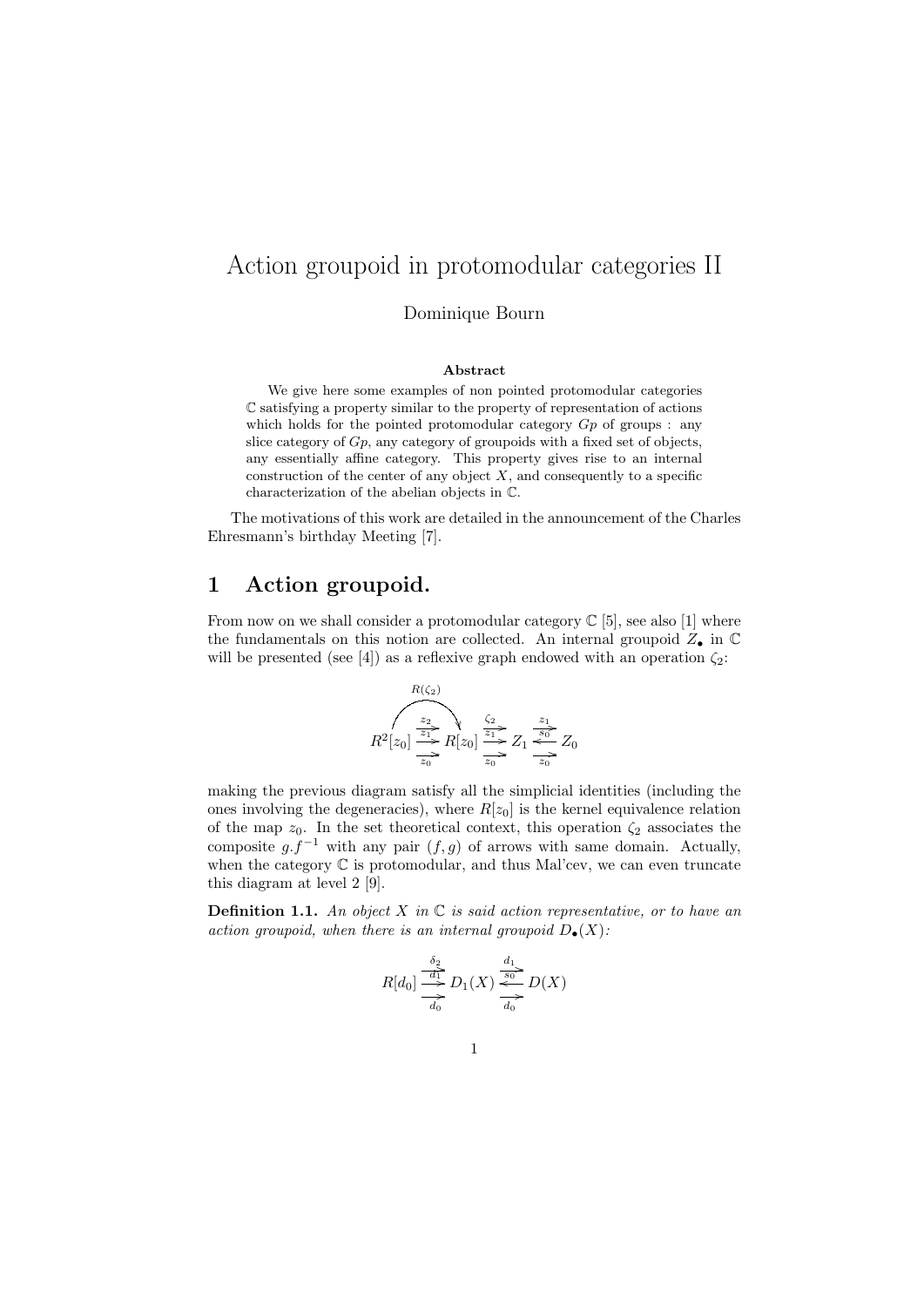endowed with a canonical discrete fibration  $j : \nabla X \to D_{\bullet}(X)$ :

$$
R[p_0] \xrightarrow{\overbrace{p_1}^{p_2}} X \times X \xrightarrow{\overbrace{p_0}^{p_1}} X
$$
  
\n
$$
R(\tilde{j}) \Big\downarrow_{\substack{\overline{p_0} \\ \overline{d_2} \\ \overline{d_1}}} \Big\downarrow_{\widetilde{j}} \xrightarrow{\overbrace{p_0}^{p_0}} X \Big\downarrow_{\widetilde{j}} \Big\downarrow_{\widetilde{d_1}} \Big\downarrow_{\widetilde{f}} X
$$
  
\n
$$
R[d_0] \xrightarrow{\overbrace{d_1}^{p_1}} D_1(X) \xrightarrow{\overbrace{d_0}^{g_0}} D(X)
$$

where  $\nabla X$  is the indiscrete equivalence relation associated with X, satisfying the following property : given any other internal groupoid  $Z_{\bullet}$  endowed with a discrete fibration  $k_{\bullet} = (k_0, k_1) : \nabla X \to Z_{\bullet}$ , there is a unique internal functor  $\check{k}_{\bullet} = (\check{k}_0, \check{k}_1) : Z_{\bullet} \to D_{\bullet}$  such that  $\check{k}_{\bullet}.k_{\bullet} = j_{\bullet}$ . The category  $\mathbb C$  is said to be action representative when any object X has an action groupoid.

This implies that  $\dot{k}_{\bullet}$  is itself a discrete fibration (C being protomodular). When  $\mathbb{C} = Gp$ , this action groupoid is just the internal groupoid associated with the canonical crossed module  $X \to AutX$ . In the pointed protomodular case many examples are given in [3] and [2]. We have moreover :

**Proposition 1.1.** Let  $C$  be an action representative protomodular category. Then the category  $\mathbb{C}_*$  of pointed objects in  $\mathbb C$  is still action representative, and then any object in  $\mathbb{C}_*$  has a split extension classifier [2].

*Proof.* The category  $\mathbb{C}_*$  is nothing but the coslice category 1\ $\mathbb{C}$  of maps with domain the terminal object. It has the same underlying products and pullbacks as C. So it is straitforward that if  $(X, e), e : 1 \to X$  is an object in  $\mathbb{C}_*$ , we have  $D(X, e) = (D(X), j.e)$  and  $D_1(X, e) = (D_1(X), s_0.j.e).$  $\Box$ 

**Remark.** The same result holds for any coslice category  $Y \setminus \mathbb{C}$ .

### 2 Slice categories in pointed case.

Suppose now C is an action representative pointed protomodular category. The slice categories  $\mathbb{C}/Y$  are no longer pointed.

**Proposition 2.1.** When  $C$  is an action representative pointed protomodular category, the slice categories  $\mathbb{C}/Y$  are still action representative. For any h:  $Y' \to Y$ , the change of base functor  $h^* : \mathbb{C}/Y \to \mathbb{C}/Y'$  preserves the action groupoids.

*Proof.* Let  $f: X \to Y$  be an object of  $\mathbb{C}/Y$ . Consider the following diagram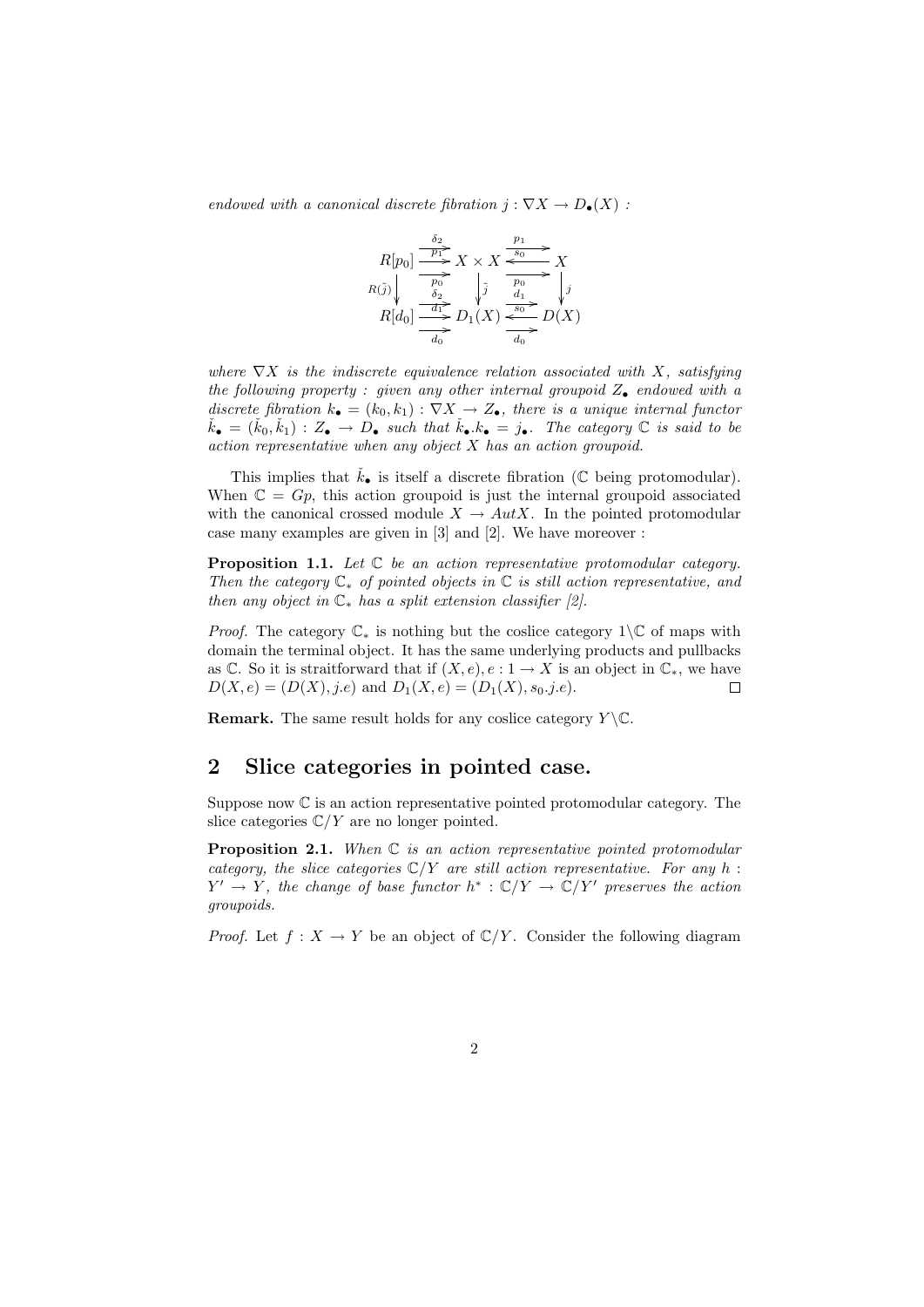where  $K$  is the kernel of  $f$ :

$$
K \times K \xrightarrow{R(k)} R[f] \xrightarrow{\tilde{k}_1} D_1(K)
$$
  
\n
$$
p_0 \downarrow \downarrow p_1 \qquad f_0 \downarrow \downarrow f_1 \qquad d_0 \downarrow \downarrow d_1
$$
  
\n
$$
K \xrightarrow{\phantom{K}} X \xrightarrow{\phantom{K}} D(K)
$$
  
\n
$$
\downarrow f \qquad \downarrow
$$
  
\n
$$
0 \xrightarrow{\phantom{K}} Y
$$

Then the upper left hand side part of this diagram determines a discrete fibration and thus produces the internal functor  $\dot{k}_{\bullet}$  (actually a discrete fibration). Whence the following diagram in  $\mathbb{C}/Y$ :



This is a discrete fibration since the composite with the projection towards  $D_{\bullet}(K)$  is the discrete fibration  $\check{k}_{\bullet}$ . We claim that the internal groupoid in  $\mathbb{C}/Y$ on the right is the action groupoid of the object f, the equivalence relation  $R[f]$ being, in the category  $\mathbb{C}/Y$ , the indiscrete equivalence relation associated with this object f. The second point of the statement comes from the fact that the image  $h^*(f)$  of the object f in  $\mathbb{C}/Y$  by the change of base functor  $h^*$  has the same kernel  $K$  (in  $\mathbb{C}$ ) as  $f$ . П

We thus get the following :

**Corollary 2.1.** Let  $\mathbb C$  be an action representative pointed protomodular category; and  $\pi$ : PtC  $\rightarrow$  C [5] the associated fibration of pointed objects. Then its fibers are action representative and its change of base functors preserve the action groupoids and the split extension classifiers.

*Proof.* The fiber  $Pt_Y \mathbb{C}$  above Y is nothing but the category  $(\mathbb{C}/Y)_*$  of points of  $\mathbb{C}/Y$  (in other words : split epimorphisms with codomain Y). Then by Propositions 2.1 nad 1.1, it is action representative. The change of base functors are given by pullbacks, so, by Proposition 2.1, they preserve the action groupoids and consequently the split extension classifiers which are part of this structure, see [2].  $\Box$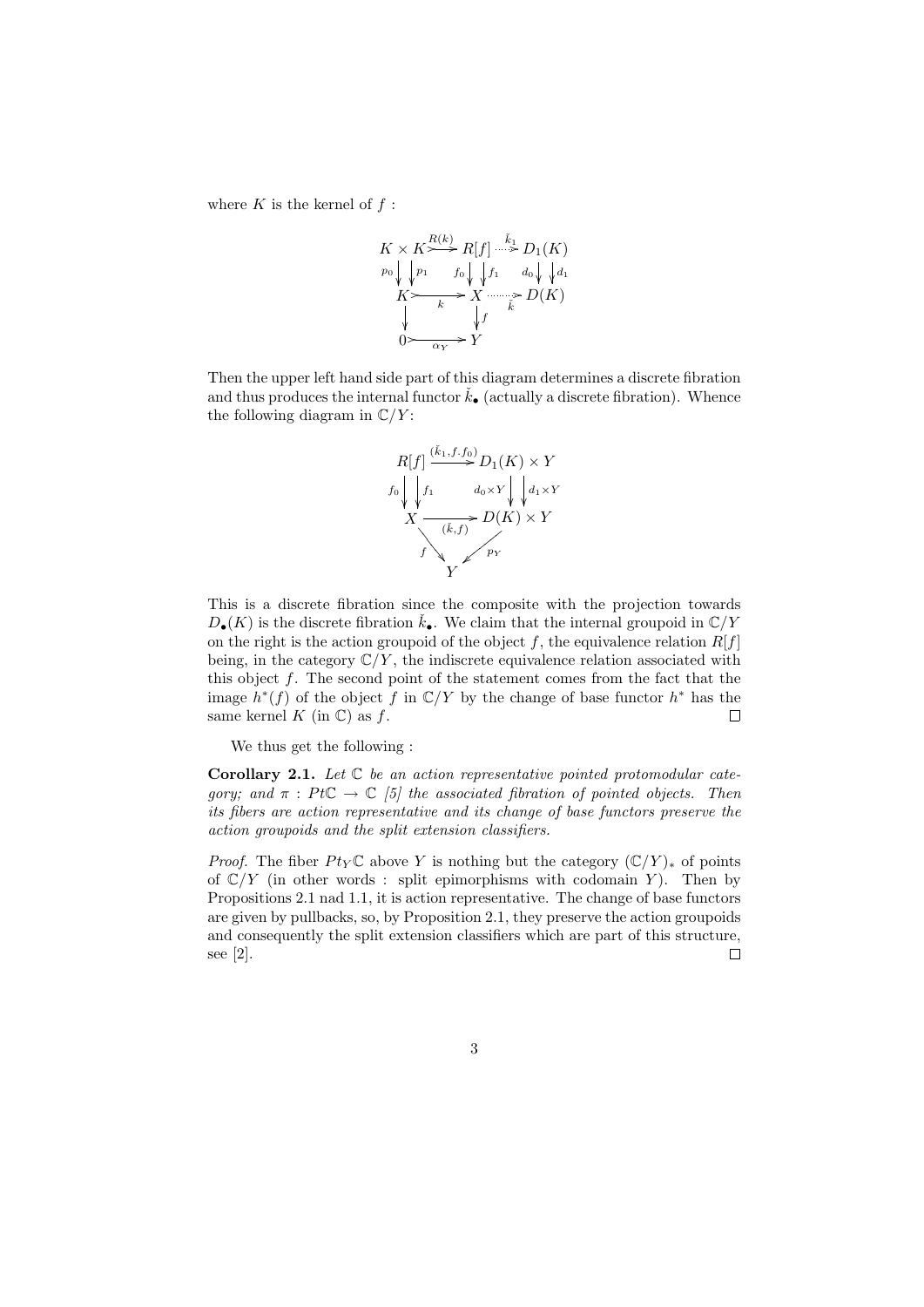### 3 The fibers of the fibration  $()_0 : Grd \rightarrow Set$ .

Let Set and Grd be respectively the categories of sets and groupoids, and  $()_0$ :  $Grd \rightarrow Set$  the forgetful functor associating the object of objects  $Z_0$  with any groupoid  $Z_{\bullet}$ . This functor is a fibration whose fiber above the singleton 1 is nothing but the category  $G_p$  of groups which is action representative. On the other hand, any fiber  $Grd_X$  above a set X is protomodular [5] and clearly non pointed. We are going to show that it is still action representative. This fiber has an initial object  $\Delta X$ , namely the discrete equivalence relation on X, and a final object  $\nabla X$  the indiscrete equivalence relation on X. For any groupoid  $Z_{\bullet}$  in  $Grd_X$ , we shall need the subgroupoid defined by the following pullback in  $Grd_X$  (namely the subgroupoid of endomaps of  $Z_{\bullet}$ ):



Let  $Z_{\bullet}$  be a groupoid such that  $Z_0 = X$ . We shall denote by  $Z(x, x')$  the set of arrows from x to x'. Its action groupoid in  $Grd_X$ , if ever it exists, must be an internal groupoid in  $Grd_X$ , which is nothing but a 2-groupoid with X as object of objects. Let us denote by  $D(Z_{\bullet})$  the groupoid whose object of objects is X, and arrows  $\phi: x \to x'$  are the group isomorphisms  $\phi: Z(x,x) \to z(x',x')$ . There is a canonical bijective on objects functor  $j_{\bullet}: Z_{\bullet} \to D(Z_{\bullet})$ : given a map  $f: x \to x'$  in  $Z_{\bullet}$  its image  $j(f): x \to x'$  in  $D(Z_{\bullet})$  is the group isomorphism  $j(f): Z(x,x) \to z(x',x')$  given by  $j(f)(\alpha) = f.\alpha.f^{-1}$ ,  $\forall \alpha \in Z(x,x)$ , i.e. such that the following diagram commutes in the groupoid  $Z_{\bullet}$ :

$$
x \xrightarrow{\text{f}} x'
$$
  
\n
$$
\alpha \downarrow \qquad \qquad \downarrow j(f)(\alpha)
$$
  
\n
$$
x \xrightarrow{\text{f}} x'
$$

This groupoid  $D(Z_{\bullet})$  is actually underlying a 2-groupoid. A 2-cell  $\nu : \phi \Rightarrow \psi$  is given by a map  $\nu \in Z(x', x')$  such that  $\forall \alpha \in Z(x, x)$  we have  $\psi(\alpha) = \nu \phi(\alpha) . \nu^{-1}$ . The "vertical" composition is given by the composition in  $Z_{\bullet}$ , the "horizontal" one :

$$
x \xrightarrow{\phi} x' \xrightarrow{\phi'} x' \xrightarrow{\psi'} x'' \longmapsto x \xrightarrow{\phi'.\phi} x''
$$

is defined by  $\nu' \cdot \nu = \psi'(\nu) \cdot \nu' = \nu' \cdot \phi'(\nu)$ . Accordingly, we define the groupoid  $D_1(Z_{\bullet})$  as the groupoid whose object of objects is X, and arrows  $x \to x'$  are the pairs  $(\phi, \nu)$ , with  $\phi: x \to x'$  an arrow of  $D(Z_{\bullet})$  and  $\nu \in z(x', x')$ . The composition is defined by  $(\phi', \nu') \cdot (\phi, \nu) = (\phi', \phi, \nu' \cdot \phi'(\nu))$ . The bijective on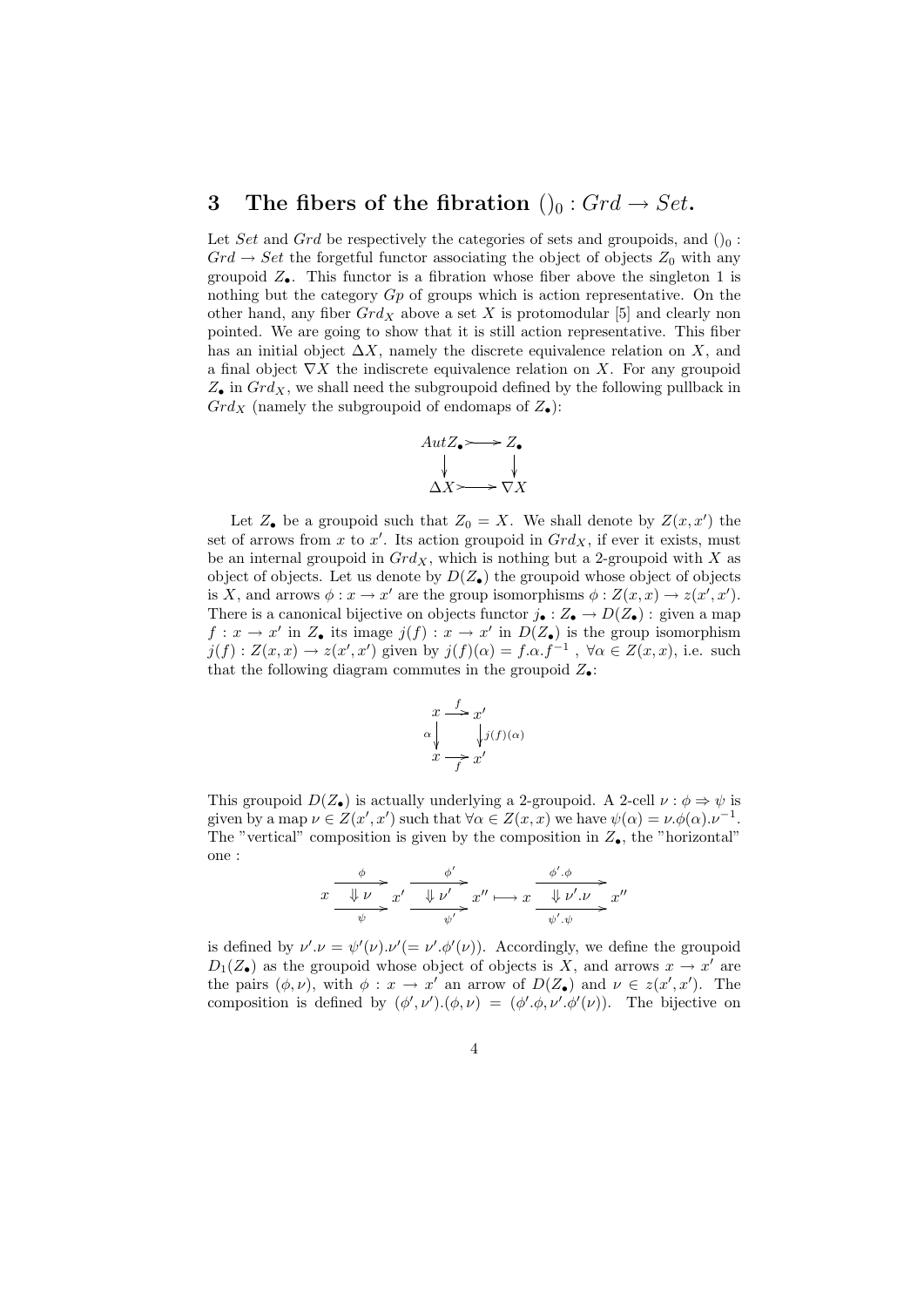objects functors  $d_i: D_1(Z_\bullet) \to D(Z_\bullet)$  are defined by  $d_0(\phi, \nu) = \phi$  and  $d_1(\phi, \nu) =$  $\psi$  with  $\psi(\alpha) = \nu \alpha \nu^{-1}$ . We have also a bijective on objects functor :

$$
\tilde{j}_\bullet:Z_\bullet\times_XZ_\bullet\to D_1(Z_\bullet)
$$

where  $Z_{\bullet} \times_X Z_{\bullet}$  denotes the product in the fiber  $Grd_X$ , which is defined by  $\tilde{j}(f,g) = (j(f), g.f^{-1})$ , for any parallel pair of arrows  $(f,g) : x \implies x'$  in  $Z_{\bullet}$ . Whence the following commutative diagram which actually is underlying a discrete fibration in  $Grd_X$ :

$$
R[p_0] \xrightarrow{\frac{p_2}{p_1}} Z_{\bullet} \times_X Z_{\bullet} \xrightarrow{\frac{p_1}{s_0} Z_{\bullet}} Z_{\bullet}
$$
  
\n
$$
R(\tilde{j}_{\bullet}) \downarrow \xrightarrow{\frac{\tilde{p}_0}{\tilde{b}_0}} \downarrow \tilde{j}_{\bullet} \xrightarrow{\frac{p_0}{\tilde{p}_0} Z_{\bullet}}
$$
  
\n
$$
R[d_0] \xrightarrow{\frac{d_1}{\tilde{b}_0}} D_1(Z_{\bullet}) \xrightarrow{\frac{s_0}{\tilde{b}_0}} D(Z_{\bullet})
$$

Remark. Actually the definition of the lower groupoid depends uniquely on  $AutZ_{\bullet}$ . The only comparison j depends on  $Z_{\bullet}$ . This observation will be essential for the proof of the uniqueness in the following proposition:

Proposition 3.1. The diagram above determines the lower groupoid as the action 2-groupoid  $D_{\bullet}(Z_{\bullet})$  associated with the groupoid  $Z_{\bullet}$  in the protomodular fiber  $Grd_X$ . Accordingly the fibers  $Grd_X$  are action representative.

*Proof.* Suppose we are given a discrete fibration in  $Grd_X$ :

$$
R[p_0] \xrightarrow{\frac{p_2}{p_1}} Z_{\bullet} \times_X Z_{\bullet} \xrightarrow{\frac{p_1}{s_0}} Z_{\bullet}
$$
  

$$
R(k_{\bullet,1}) \downarrow \xrightarrow{\frac{p_0}{p_0}} \downarrow k_{\bullet,1} \xrightarrow{\frac{p_0}{p_0}} \downarrow k_{\bullet,0}
$$
  

$$
R[w_0] \xrightarrow{\frac{w_1}{w_1}} W_{\bullet,1} \xrightarrow{\frac{w_1}{s_0}} W_{\bullet,0}
$$

The fact that this is a fibration means that any 2-cell in the 2-groupoid  $W_{\bullet}$ :

$$
x \xrightarrow{\begin{array}{c} k(f) \\ \hline \Downarrow \nu \\ h \end{array}} x'
$$

determines a unique arrow  $g: x \to x'$  in the groupoid  $Z_{\bullet}$  such that  $k(g) = h$ . In particular any 2-cell in  $W_{\bullet}$ :

$$
x \xrightarrow[\quad]{\begin{array}{c}\n1_x \\
\downarrow \nu \\
h\n\end{array}} x
$$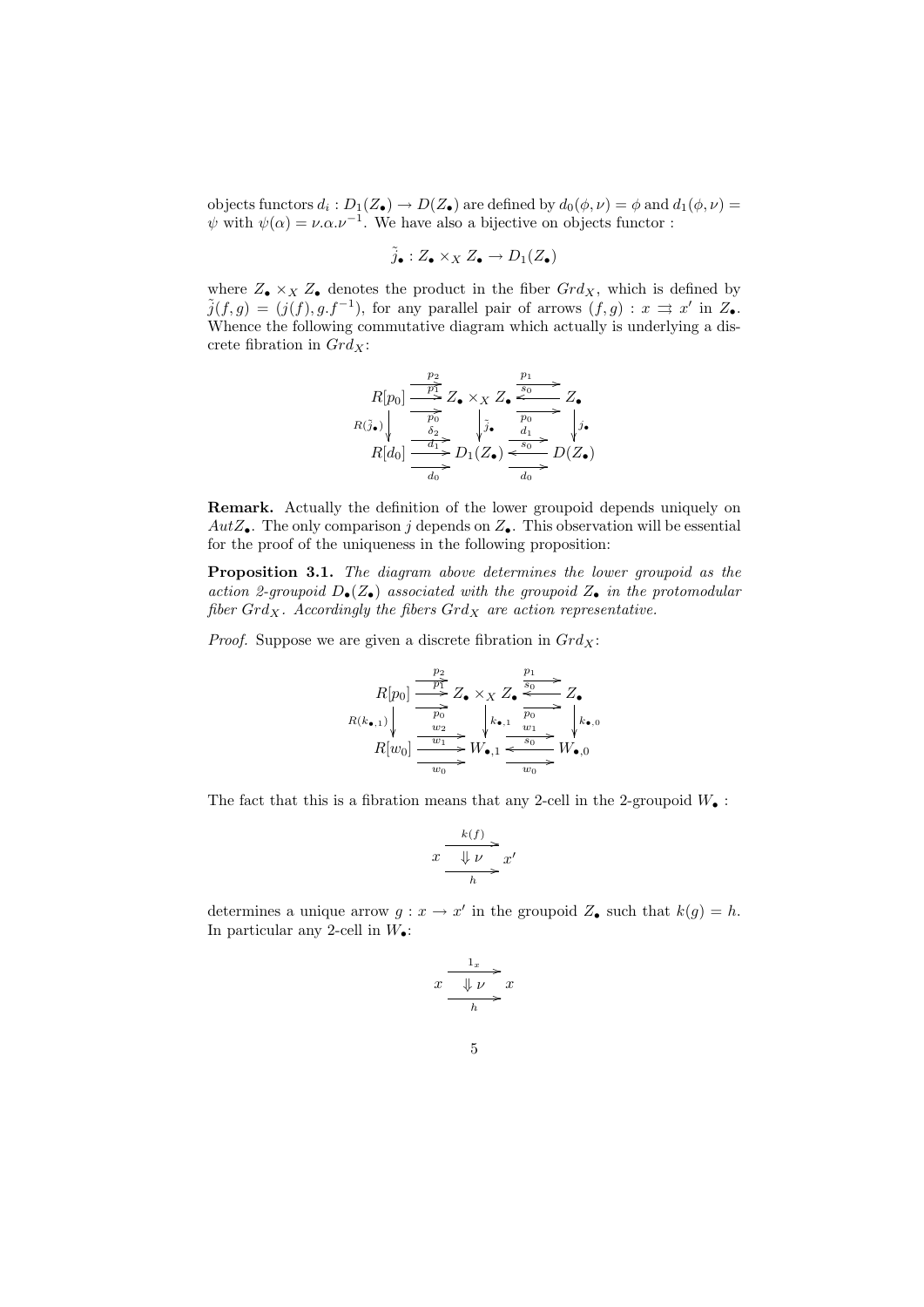produces a unique arrow  $g: x \to x$  in the groupoid  $Z_{\bullet}$  such that  $k(g) = h$ . We must now define a 2-functor:

$$
R[w_0] \xrightarrow{w_2} W_{\bullet,1} \xrightarrow{w_1} W_{\bullet,0}
$$
\n
$$
R(\vec{k}_{\bullet,1}) \downarrow \xrightarrow{\overline{w_0} \atop \delta_2} \downarrow \vec{k}_{\bullet,1} \xrightarrow{w_0} W_{\bullet,0}
$$
\n
$$
R[d_0] \xrightarrow{\overline{d_1} \atop \overline{d_0} \atop \overline{d_0}} D_1(Z_{\bullet}) \xrightarrow{\overline{s_0} \atop \overline{s_0} \atop \overline{d_0} \atop \overline{d_0}} D(Z_{\bullet})
$$

Let  $h: x \to x'$  be an arrow in  $W_{\bullet}$ ; let us define  $\check{k}(h): Z(x,x) \to Z(x',x')$ . So consider  $\alpha : x \to x$  in  $Z_{\bullet}$ . We have a 2-cell  $k(1_x, \alpha)$  in  $W_{\bullet}$ . Consider the following diagram:

$$
\begin{array}{ccc}\nx & \xrightarrow{\mathbf{1}_x} & x \\
\downarrow k(1_x, \alpha) & x \\
\downarrow k(1_x, \alpha) & \downarrow k \\
x' & \xrightarrow{\mathbf{k}(\alpha)} & x' \\
\hline\n& h.k(1_x, \alpha) \cdot h^{-1} & x' \\
& h.k(\alpha) \cdot h^{-1} & x'\n\end{array}
$$

Then there is a unique arrow  $\check{k}(h)(\alpha) : x' \to x'$  in  $Z_{\bullet}$  such that  $k(\check{k}(h)(\alpha)) =$  $h.k(\alpha) \cdot h^{-1}$ . The unicity of this map assures that  $\check{k}(h)$  is a group homomorphism, and the last equation that  $\check{k}_{\bullet,0} \cdot k_{\bullet,0} = j_{\bullet}$ . It is easy to check that the construction  $k_{\bullet}: W_{\bullet,0} \to D(Z_{\bullet})$  is functorial.

We must now extend  $\check{k}$  to the 2-cells. So let  $\nu : h \Rightarrow h'$  be a 2-cell in  $W_{\bullet}$ . Then  $\nu \cdot h^{-1}$ :  $1_{x'} \Rightarrow h' \cdot h^{-1}$  is a 2-cell in  $W_{\bullet}$  which determines a unique map  $\check{\nu}: x' \to x'$  in  $Z_{\bullet}$  such that  $k(\check{\nu}) = h'.h^{-1}$ . We define  $\check{k}(\nu)$  as the 2-cell  $(\check{k}(h), \check{\nu})$ in  $D(Z_{\bullet})$ . This completes the 2-functor  $\check{k}_{\bullet,\bullet}$  we were looking for.

To prove the unicity of this factorization, let us look at the following diagram:

$$
R[p_0] \xrightarrow{\frac{p_2}{p_1}} AutZ_{\bullet} \times_X AutZ_{\bullet} \xrightarrow{\frac{p_1}{p_0}} AutZ_{\bullet}
$$
\n
$$
R[p_0] \xrightarrow{\frac{p_2}{p_0}} Z_{\bullet} \times_X Z_{\bullet} \xrightarrow{\frac{p_1}{p_0}} Z_{\bullet}
$$
\n
$$
R(k_{\bullet,1}) \downarrow \xrightarrow{\frac{p_0}{p_0}} X_{\bullet,1} \xrightarrow{\frac{p_0}{p_0}} k_{\bullet,1} \xrightarrow{\frac{p_0}{p_0}} k_{\bullet,0}
$$
\n
$$
R[w_0] \xrightarrow{\frac{w_0}{w_1}} W_{\bullet,1} \xrightarrow{\frac{w_0}{s_0}} W_{\bullet,0}
$$
\n
$$
R(k_{\bullet,1}) \downarrow \xrightarrow{\frac{w_0}{s_2}} k_{\bullet,1} \xrightarrow{\frac{w_0}{d_1}} W_{\bullet,0}
$$
\n
$$
R[d_0] \xrightarrow{\frac{w_0}{d_1}} D(Z_{\bullet}) \xrightarrow{\frac{w_0}{d_0}} D(Z_{\bullet})
$$

The upper part of this diagram produced from the inclusion  $AutZ_{\bullet} \rightarrow Z_{\bullet}$  is actually a discrete fibration. Moreover, as we noticed in the previous remark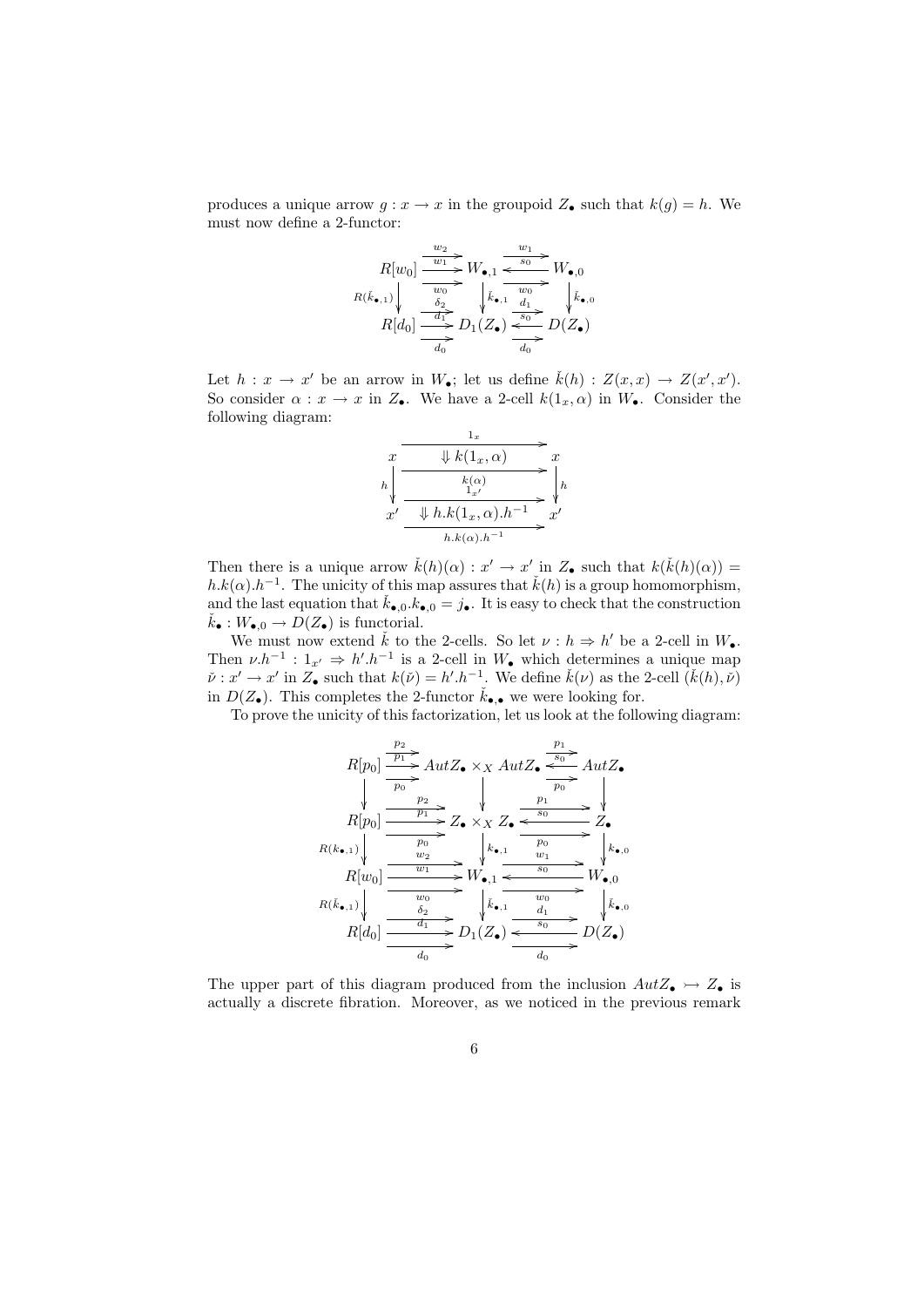the lower 2-groupoid is also the action 2-groupoid associated with  $AutZ_{\bullet}$ . So the unicity of the factoriation  $k_{\bullet}$  can be equally checked from  $AutZ_{\bullet}$ . This is relatively easy, since  $AutZ_{\bullet}$  is nothing but a family of ordinary groups. П

**Remark.** As in any protomodular category, there is, in the fibers  $Grd_X$ , an intrinsic notion of normal subobject which is explicited in [6] (Theorem 3). The normal subobjects are closely related to the action groupoids, see [2]. Let us quickly mention here, that a subgroupoid  $V_{\bullet} \rightarrow Z_{\bullet}$  in  $Grd_X$  is normal if and only if, given any map  $f: x \to x'$  in  $Z_{\bullet}$  the restriction of the isomorphism  $j(f): Z(x, x) \to Z(x', x')$  to  $V(x, x)$  takes its values in  $V(x', x')$ .

### 4 Action groupoid and centrality.

In any protomodular category  $\mathbb{C}$ , there is an intrinsic notion of abelian objects, see for instance [8] or [1]. The existence of action groupoids allows us to measure the obstruction to abelianity:

**Proposition 4.1.** Suppose the object X in  $\mathbb C$  admits an action groupoid. The kernel relation R[j] of the map  $j : X \to D(X)$  is the centre of X, i.e. the greatest central equivalence relation on X.

*Proof.* Recall that an equivalence relation  $(r_0, r_1) : R \rightrightarrows X$  on X is central when there is a "connector" between the equivalence realtion R and  $\nabla_X$ , which is a map  $p: R \times X \to X$ , satisfying internally the Mal'cev equations  $p(x, y, y) = x$ and  $p(x, x, y) = y$ , see [8]. Now let us consider the following diagram:

$$
R[\tilde{j}] \xrightarrow[p_0]{p_1} X \times X \xrightarrow{\tilde{j}} D_1(X)
$$
  
\n
$$
R(p_0) \downarrow \downarrow R(p_1) \downarrow p_0 \downarrow \downarrow p_1 \qquad d_0 \downarrow \downarrow d_1
$$
  
\n
$$
R[j] \xrightarrow[p_0]{p_0} X \xrightarrow{\tilde{j}} D(X)
$$

Since the downward right hand side square is a pullback (as a part of a discrete fibration), the downward left hand side squares are pullbacks,  $R[\tilde{j}]$  is isomorphic then to  $R \times X$  and consequently the map  $p_0.R(p_1): R[\tilde{j}] \to X$  is a connector. This make  $R[i]$  central.

If  $R$  is another central relation, the connector  $p$  makes the following central squares commute and determine internal functors:

$$
X \times X \xrightarrow{s_0 \times X} R \times X \xrightarrow{r_1 \times X} X \times X \xrightarrow{\tilde{j}} D_1(X)
$$
  
\n
$$
p_0 \downarrow p_1 \qquad p_R \downarrow \qquad (r_0, p_X) \qquad p_0 \downarrow p_1 \qquad d_0 \downarrow d_1
$$
  
\n
$$
X \xrightarrow{s_0 \times X} R \xrightarrow{r_1} X \xrightarrow{r_0} X \xrightarrow{r_1} D(X)
$$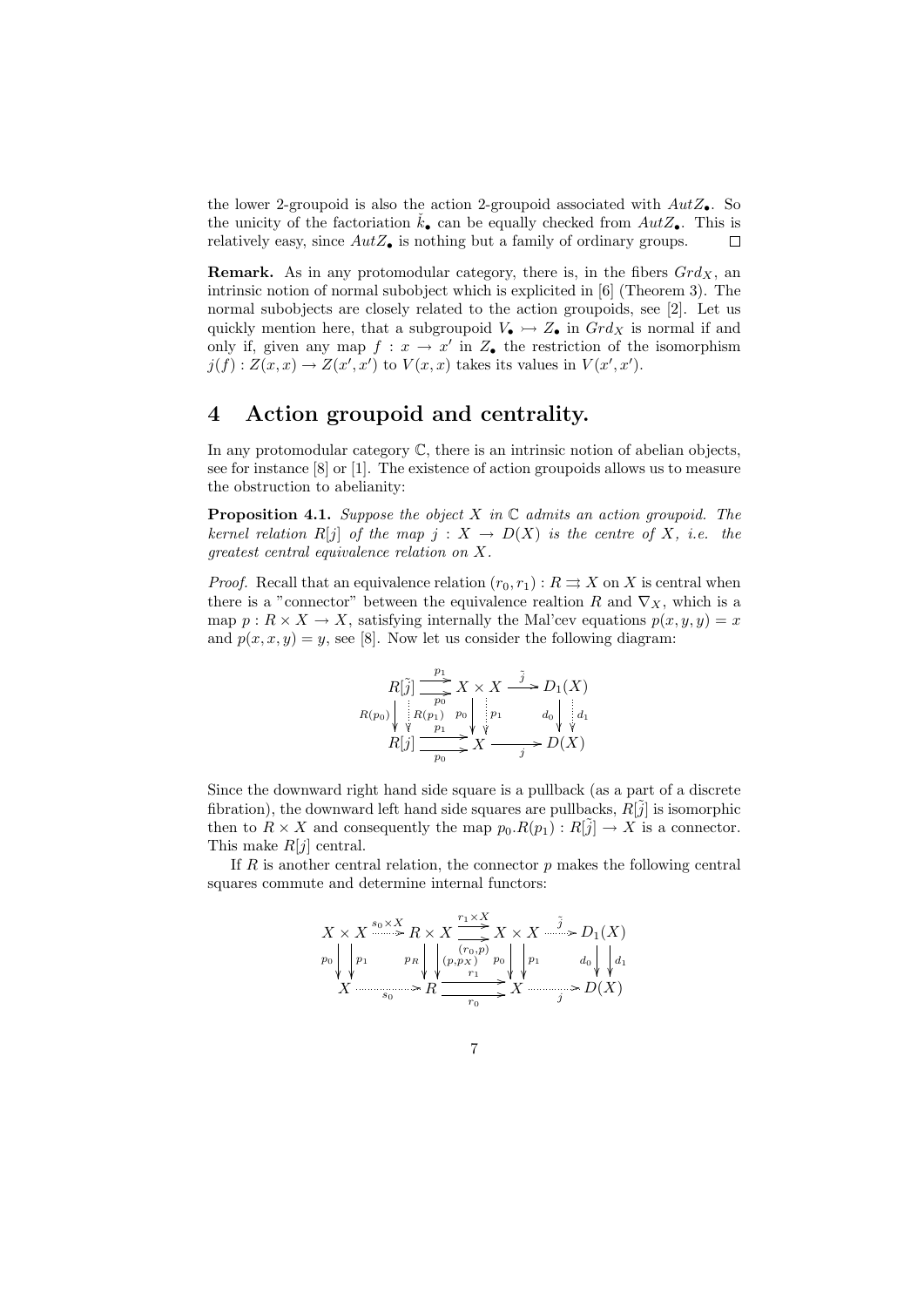On the other hand, the dotted arrows on the left determine a discrete fibration, while the composition by  $s_0$  (resp. by  $s_0 \times X$ ) equalizes the horizontal arrows. Accordingly both maps  $j.r_0$  and  $j.r_1$  are the classifier of this dotted discrete fibration, and are consequently equal. Accordingly  $R \leq R[j]$ .  $\Box$ 

In this way we obtain a characterization of abelian objects in  $\mathbb{C}$ , where, classically an object is called abelian when the indiscrete equivalence relation  $\nabla_X$  is central:

**Corollary 4.1.** Let the object  $X$  have an action groupoid. Then the following conditions are equivalent:

1) the object X is abelian in  $\mathbb C$ 

2)  $d_0 = d_1$  (in other words the action groupoid  $D_{\bullet}(X)$  is absolutely disconnected)

*Proof.* Suppose X abelian. Then its centre is the coarse relation  $\nabla_X$ , and according to the previous proposition  $R[j] = \nabla_X$ . It is the case if and only if  $j.p_0 = j.p_1 : X \times X \rightrightarrows X \to D(X)$ . Now, considering the following diagram:



we have always  $d_i \tilde{j} = p_i \cdot j$ . So that X is abelian if and only if  $d_0 \tilde{j} = d_1 \tilde{j}$ . But the pair  $(s_0, \tilde{j})$  is jointly strongly epic. Since  $d_0$  and  $d_1$  are clearly equalized by  $s_0$ , this last equality holds if and only if  $d_0 = d_1$ . П

### 5 Essentially affine categories.

A category  $\mathbb C$  is essentially affine [5] when it admits pullbacks of split epimorphisms, pushouts of split monomorphisms and is such that, given any commutative square of split epimorphisms:

$$
X \xrightarrow{u} X'
$$
  

$$
f \downarrow s
$$
  

$$
f \downarrow s'
$$
  

$$
Y \xrightarrow{v} Y'
$$

the downward square is a pullback if and only if the upward square is a pushout. A pointed finitely complete category  $\mathbb C$  is essentially affine if and only if it is additive. The slice categories of any finitely complete category are essentially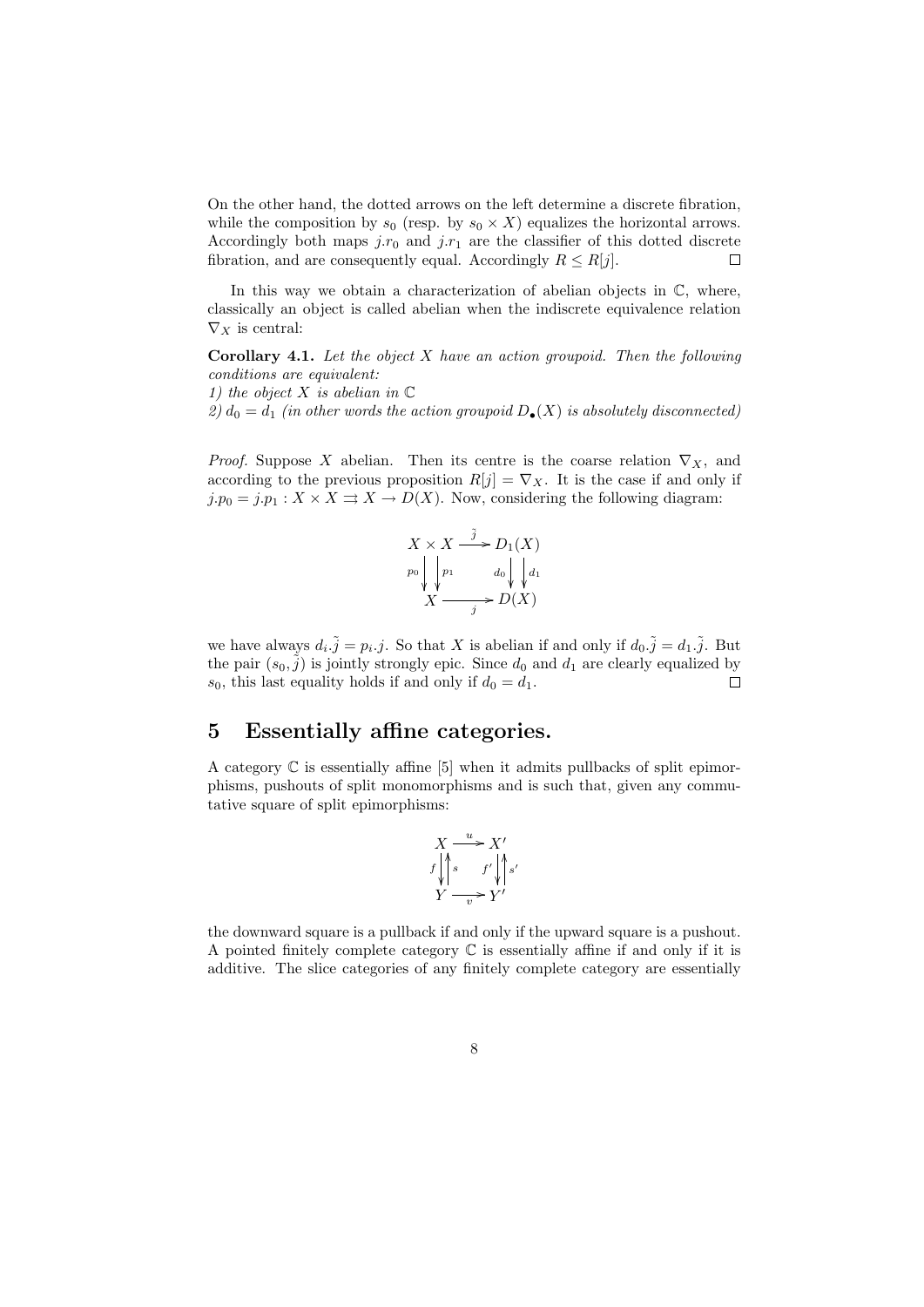affine. On the other hand, any essentially affine category is necessarily protomodular and Naturally Mal'cev in the sense of [10]. In the protomodular context, this last condition exactly means that any object is abelian.

We showed in [2] that when the category  $\mathbb C$  is additive, then, for each object  $X$ , the action groupoid structure is nothing but the canonical (internal) abelian group structure on  $X$ , namely:

$$
X \times X \xrightarrow{\frac{d}{p_1} X} X \xrightarrow{\alpha_X} 0
$$

where  $d = p_1 - p_0$ . In the same order of ideas, we have:

**Proposition 5.1.** Any essentially affine category  $\mathbb C$  with a terminal object 1 is action representative.

*Proof.* Given any object  $X$  let us consider the following pushout of the split monomorphism  $s_0$  along the terminal map:



The object  $\bar{X}$  being pointed by e (and abelian), it is canonically endowed with an internal (abelian) group structure, and the map d determines an internal functor  $d_{\bullet}: \nabla_X \to \overline{X}$ . Moreover the downward squares are pullbacks and this functor is a dicrete fibration. Let us show that this dicrete fibration makes the group strucure on  $\bar{X}$  be the action groupoid of X. So consider any other discrete fibration  $k_{\bullet}$ :

$$
\begin{array}{c}\nX \times X \xrightarrow[k_1 \to \infty]{} \overrightarrow{K_1} \xrightarrow[k_1 \to \infty]{} \overrightarrow{X}\\
p_0 \left| \bigwedge_{i=1}^{k_1} p_1 \xrightarrow{w_0} \bigwedge_{i=1}^{k_1} w_1 \right| \xleftarrow{k_1} \bigwedge_{i=1}^{k_1} e \\
X \xrightarrow[k_0 \to \infty]{} \overrightarrow{K_0} \xrightarrow[\tau \to \infty]{}\end{array}
$$

We must explicit a unique dotted factorization. Clearly  $\check{k}_0$  is the terminal map  $\tau$ . Since  $k_{\bullet}$  is a discrete fibration, the downward left hand side squares are pullbacks, and consequently the upward left hand side square is a pushout. Accordingly there is a unique map  $\dot{k}_1$  such that  $\dot{k}_1.k_1 = d$  and  $\dot{k}_1.s_0 = e.\tau$ . It is easy to check that this diagram is actually underlying an internal functor  $\check{k}_{\bullet}: W_{\bullet} \to \bar{X}.$  $\Box$